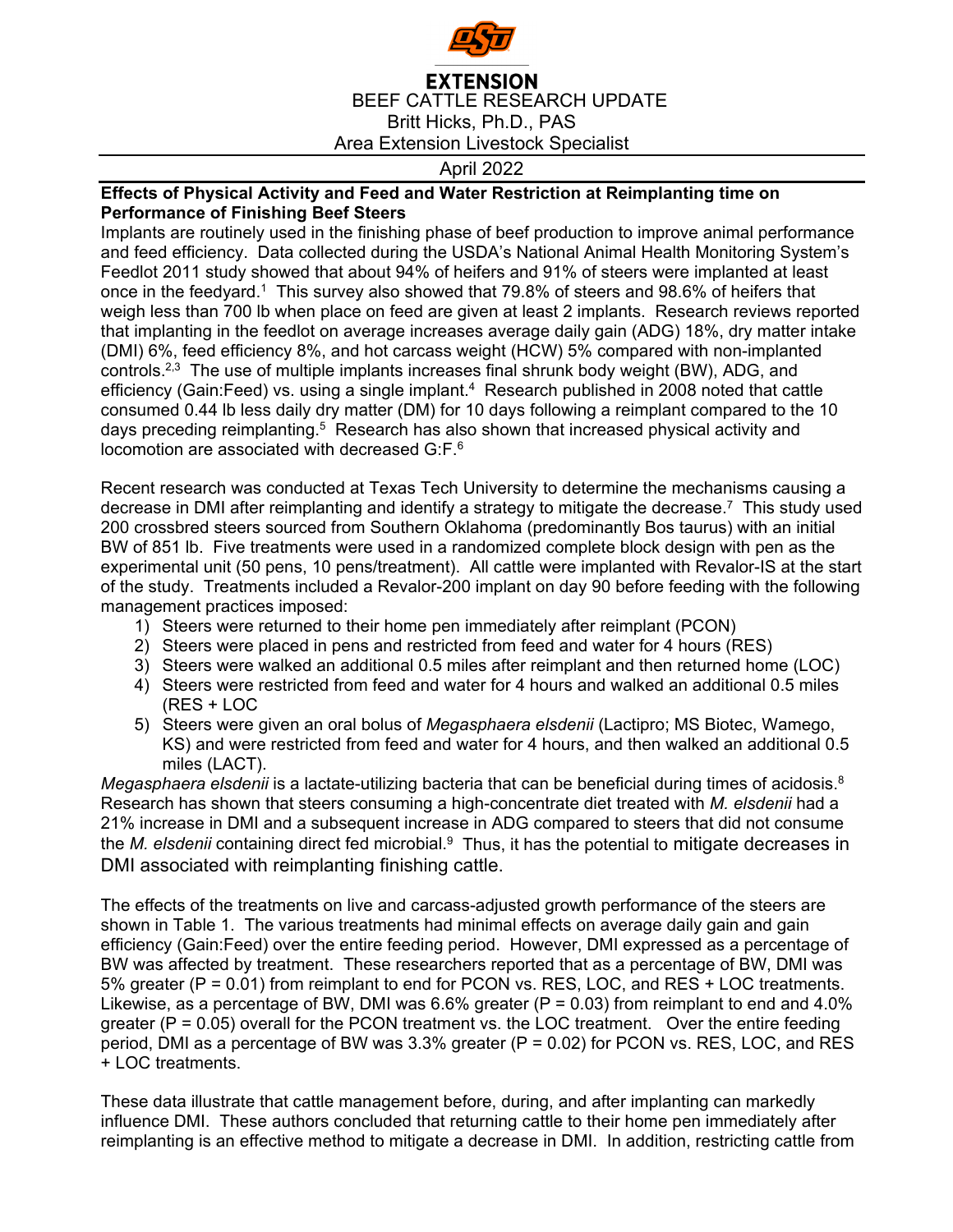feed and water for 4 hours after reimplanting did not alter subsequent DMI. The results suggest that if cattle must be staged in holding pens without access to feed and water for up to 4 hours during the reimplanting process, risk of detriment to DMI is low compared to increased locomotion associated with reimplanting. Increasing locomotion had the greatest negative effect on DMI and subsequent growth performance. "Management strategies to decrease locomotion associated with reimplanting would be beneficial to DMI and overall growth performance of finishing beef steers."

|                                     | $3000$ adjactor gromat portormation of millening<br>Treatment <sup>1</sup> |            |            |           |             |                               |
|-------------------------------------|----------------------------------------------------------------------------|------------|------------|-----------|-------------|-------------------------------|
| Item                                | <b>PCON</b>                                                                | <b>RES</b> | <b>LOC</b> | RES + LOC | <b>LACT</b> | Contrast <sup>2</sup>         |
| Live weight basis <sup>3</sup>      |                                                                            |            |            |           |             |                               |
| Initial BW, lb                      | 849                                                                        | 849        | 849        | 858       | 856         | <b>NS</b>                     |
| Reimplant BW, Ib                    | 1122                                                                       | 1138       | 1127       | 1147      | 1116        | <b>NS</b>                     |
| Final BW, Ib                        | 1380                                                                       | 1369       | 1365       | 1398      | 1341        | 3 <sup>†</sup>                |
| ADG, lb                             |                                                                            |            |            |           |             |                               |
| Initial to reimplant                | 2.95                                                                       | 3.15       | 3.04       | 3.13      | 2.82        | 3 <sup>†</sup>                |
| Reimplant to end                    | 3.15                                                                       | 2.82       | 2.91       | 3.06      | 2.73        | $3^{\dagger}, 4^{\dagger}$    |
| Overall                             | 3.11                                                                       | 2.95       | 3.00       | 3.06      | 2.91        | $3^{\dagger}, 4^{\dagger}$    |
| DMI, lb                             |                                                                            |            |            |           |             |                               |
| Initial to reimplant                | 17.79                                                                      | 17.73      | 17.20      | 17.49     | 17.13       | <b>NS</b>                     |
| Reimplant to end                    | 18.57                                                                      | 17.93      | 17.57      | 18.08     | 17.18       | 5 <sup>†</sup>                |
| Overall                             | 18.17                                                                      | 17.82      | 17.38      | 17.77     | 17.15       | $5^{\dagger}$                 |
| DMI, % of BW                        |                                                                            |            |            |           |             |                               |
| Initial to reimplant                | 1.73                                                                       | 1.71       | 1.66       | 1.67      | 1.66        | $1^*$ , $5^+$                 |
| Reimplant to end                    | 1.43                                                                       | 1.37       | 1.35       | 1.36      | 1.34        | $1, 4^{\dagger}, 5^{\dagger}$ |
| Overall                             | 1.57                                                                       | 1.54       | 1.51       | 1.51      | 1.5         | $1^*$ , $5^+$                 |
| Gain:Feed                           |                                                                            |            |            |           |             |                               |
| Initial to reimplant                | 0.167                                                                      | 0.178      | 0.177      | 0.18      | 0.166       | $3^*$                         |
| Reimplant to end                    | 0.167                                                                      | 0.178      | 0.177      | 0.18      | 0.166       | $3^*$                         |
| Overall                             | 0.173                                                                      | 0.168      | 0.171      | 0.173     | 0.168       | <b>NS</b>                     |
| Carcass-adjusted basis <sup>4</sup> |                                                                            |            |            |           |             |                               |
| Final BW, Ib                        | 1360                                                                       | 1369       | 1363       | 1398      | 1341        | <b>NS</b>                     |
| ADG, lb                             | 2.93                                                                       | 3.00       | 2.95       | 3.06      | 3.06        | <b>NS</b>                     |
| Gain:Feed                           | 0.161                                                                      | 0.168      | 0.17       | 0.172     | 0.179       | <b>NS</b>                     |

Table 1. The effects of physical activity and feed and water restriction at reimplanting time on live and carcass-adjusted growth performance of finishing beef steers.

Adapted from Helmuth et al., 2022.

1PCON = Steers were returned to their home pen immediately after reimplant; RES = steers were placed in pens and restricted from feed and water for 4 hours and then returned home; LOC= steers were walked an additional 0.5 miles after reimplant and then returned home; RES + LOC = steers were restricted from feed and water, walked an additional 0..5 miles and then returned home; LACT = steers were given an oral bolus of Lactipro and restricted from feed and water, and walked an additional 0.5 miles and then returned home.

 $2$ Contrasts: 1= PCON vs. the average of RES, LOC, and RES + LOC to evaluate whether there was a difference in DMI associated with varying practices on reimplant day; 2 = RES vs. LOC to evaluate whether restriction from feed and water or additional locomotion caused a difference in DMI; 3 = RES + LOC vs. LACT to evaluate whether administering with an oral bolus of Lactipro was an effective mitigation strategy to prevent a decrease in DMI; 4 = PCON vs. RES to determine what percentage of the decrease of DMI is associated with restricting from feed and water; 5 = PCON vs. LOC to determine what percentage of the decrease of DMI is associated with locomotion.

3Shrink (4%) was applied to all BW.

4Calculated as HCW divided by overall average dressing percent (65.60%).

\*P ≤ 0.05; **†** 0.06 ≤ P ≤ 0.10; NS = not significant (P > 0.10).